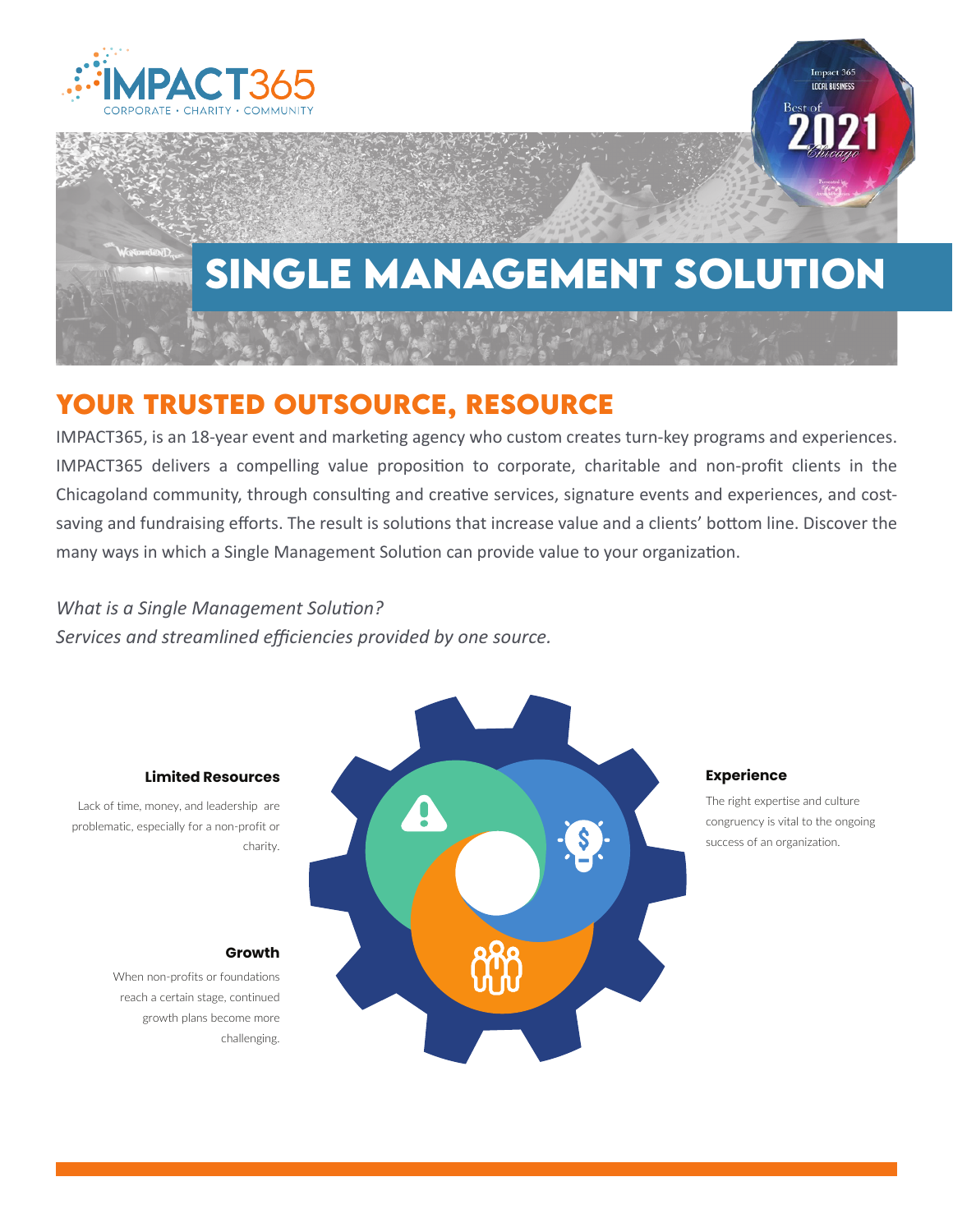

## **single management solution**



### **Why single management solution?**

Is your organization in need of a new strategic plan or direction?

Experiencing a growth spurt or growth interruption?

The Management model balances best practices, business needs, and non-profit sector expertise to elevate an organization's value and potential. When looking for a management partner, it's important to understand their ability to establish trust in your organization, while meeting your needs and achieving your goals. Finding a firm that has a great deal of experience in serving a wide variety of organizations offers greater perspective and ensures improved situational outcomes and results.